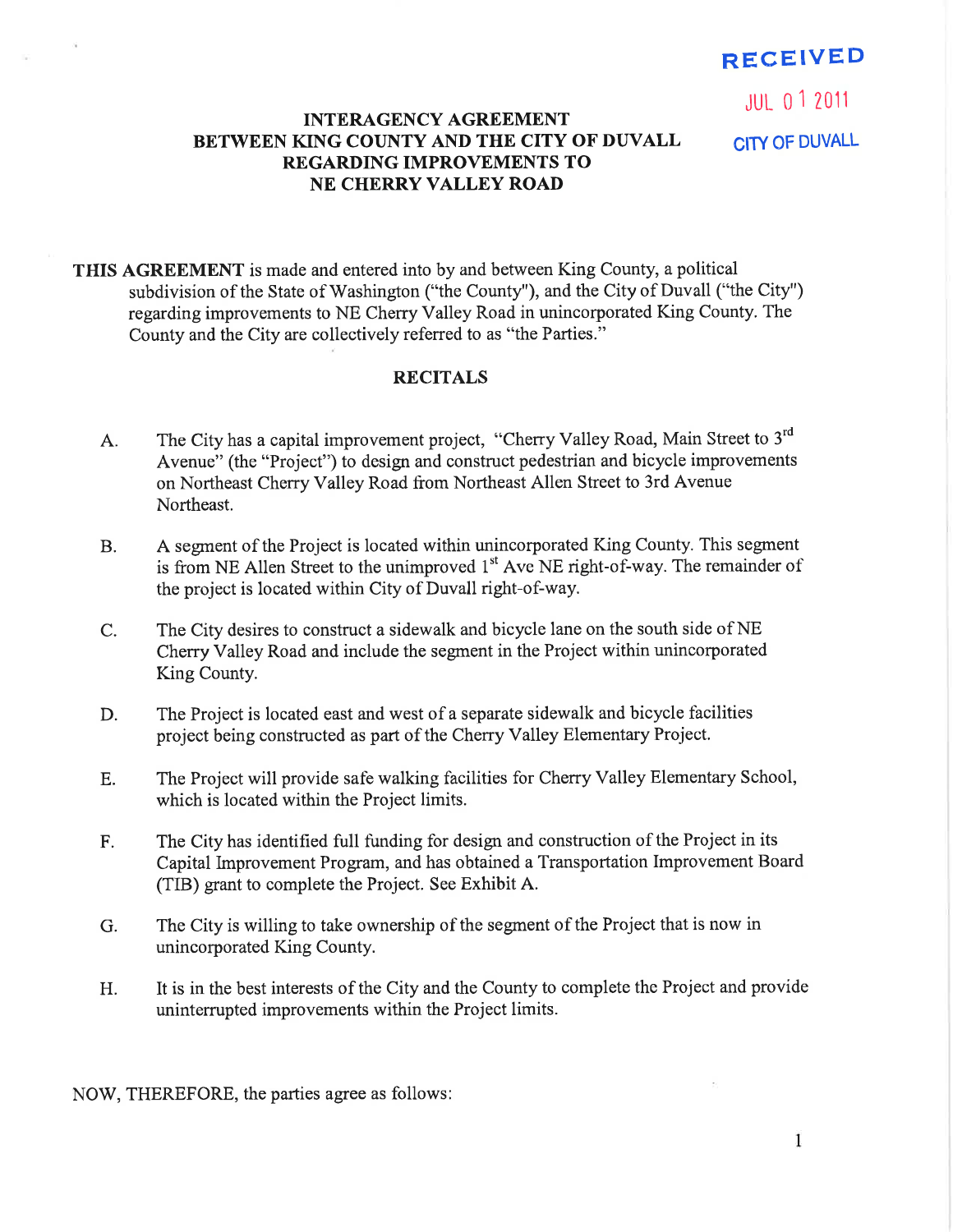#### AGREEMENT

#### 1. PURPOSE

The purpose of this Agreement is to set forth the Parties'respective roles and responsibilities relating to the Project.

# 2. SCOPE OF WORK

The scope of work for the Project includes design and construction of a sidewalk and bicycle lane on the south side of Northeast Cherry Valley Road from Northeast Allen Street to 3<sup>rd</sup> Avenue Northeast. The improvements installed with the unincorporated King County right-of-way span approximately 480 linear feet within the Project.

# 3 GENERAL RESPONSIBILITIES

- 3.1 All improvements related to the Project shall be completed in accordance with City of Duvall and King County Road Standards and all applicable requirements including but not limited to King County Code Titles 14 and 21A.
- 3.2 The City shall be the lead agency for the Project with regard to plans, specifications, estimates (PS&E), environmental review, right-of-way acquisition, permitting and construction.
- 3.3 The City shall obtain a Right-of-Way Use Permit in accordance with King County Code 14.28.
- 3.4 The County Road Services Division shall perform all inspections related to the County segment of the Project and provide any comments or corrections to the City inspector.
- 3.5 The City shall update the County on its progress in designing and constructing the Project at a mutually agreeable time.
- 3.6 The County hereby grants the City right of entry into the jurisdiction of the County for the purpose of performing any and all tasks necessary to implement this Agreement.
- 3.7 The County Road Services Division Director or designee and the City Public Works Director or designee shall serve as liaison for the purpose of this Agreement. The designated contact persons shall meet on an "as needed" basis to provide guidance for the Project and serve as a coordination body between the Parties.

#### 4, CONSTRUCTION CONTRACT BIDDING

4.1 The City shall provide the County a minimum of one copy of the plans and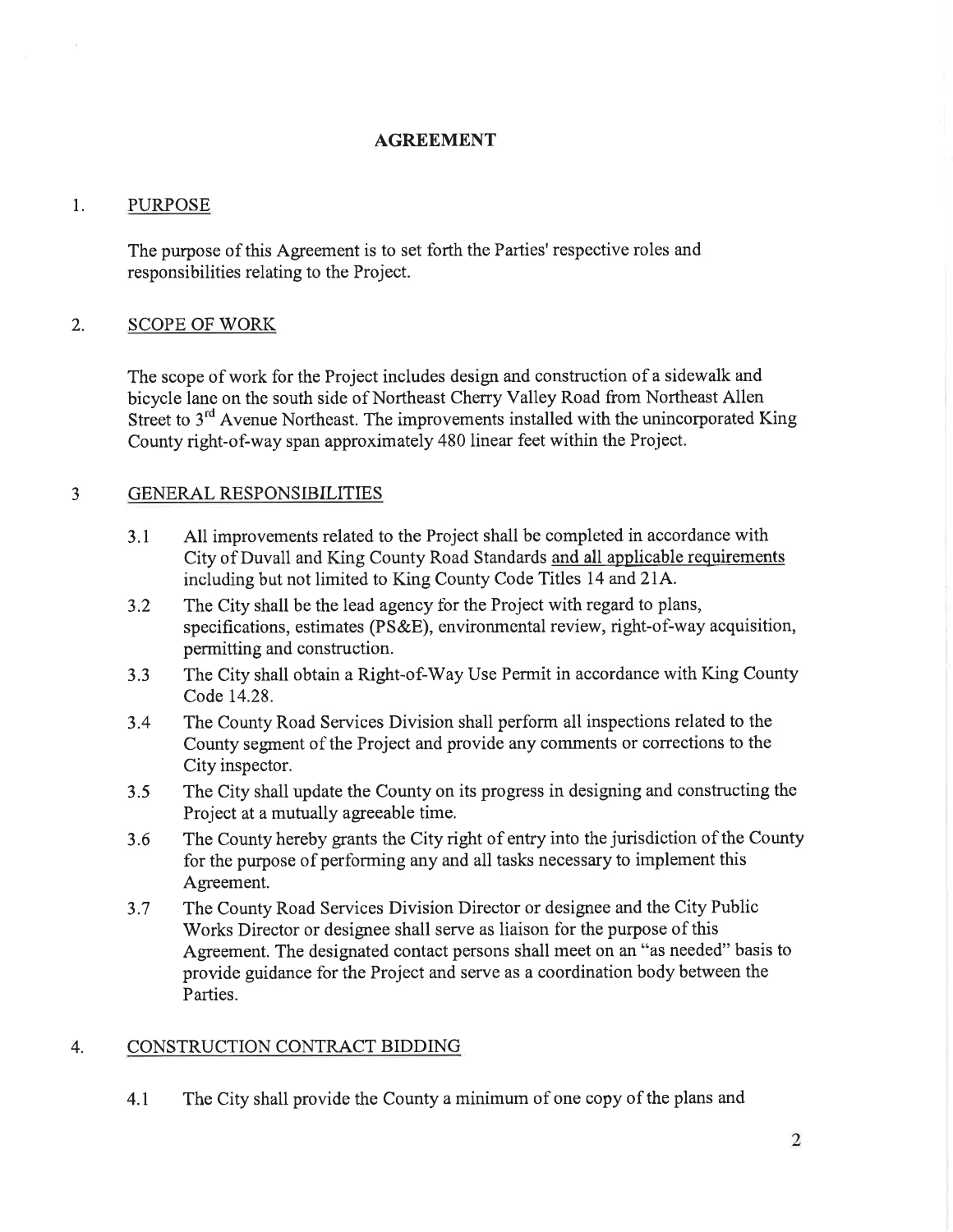specifications advertised for bid, and an electronic file of the contract documents.

- 4.1.1 The city shall obtain a County ROW use permit for the County portion of the Project prior to advertisement.
- The City shall comply with Duvall Municipal Code 3.12.050 in awarding the contract for the Project. 4.2
- The City shall open the bids and shall notify the County of the time and date of the bid opening, which is typically two to three weeks after the Project is advertised. The County may attend the opening of the bids. 4.3
- The City shall award the contract to the lowest responsible bidder for the total Project subject to applicable laws and regulations. 4.4
- The City shall require that the County is included as an additional insured on the Project contractor(s) insurance policy(s), and that the County is included in the Project contract(s) indemnification provisions and receives the same protection as received by the City. 4.5
- The City assures the County that its procedures are consistent with applicable laws relating to public contract bidding procedures, and the County neither incurs nor assumes any responsibility for the City's bid, award or contracting process. 4.6
- In connection with this Agreement, neither the City nor any party contracting or subcontracting in connection with the Project shall discriminate on the basis of race, color, sex, religion, nationality, creed, marital status, sexual orientation, age or the presence of any sensory, mental or physical handicap in employment or application for employment or in the administration of the delivery of services or any other benefits under this Agreement. The City shall comply fully with all applicable Federal, State, and local laws, ordinances, executive orders and regulations that prohibit such discrimination. 4.7

# 5. CONTRACT ADMINISTRATION

- The City shall provide the necessary engineering, administrative, inspection, clerical and other services necessary for the completion of the Project. 5.1
- The City shall provide lead inspection services for the project. The County shall furnish an inspector at the City's expense, to periodically monitor compliance with requirements during the construction of the Project within the County owned right-of-way. The County's inspector shall advise the City of any deficiencies from the approved construction plans. 5.2
- Prior to the Project completion, the Parties shall perform a mutual final inspection of the Project. Final acceptance of the County segment of the Project shall be by the County Road Engineer or designee. 5.3